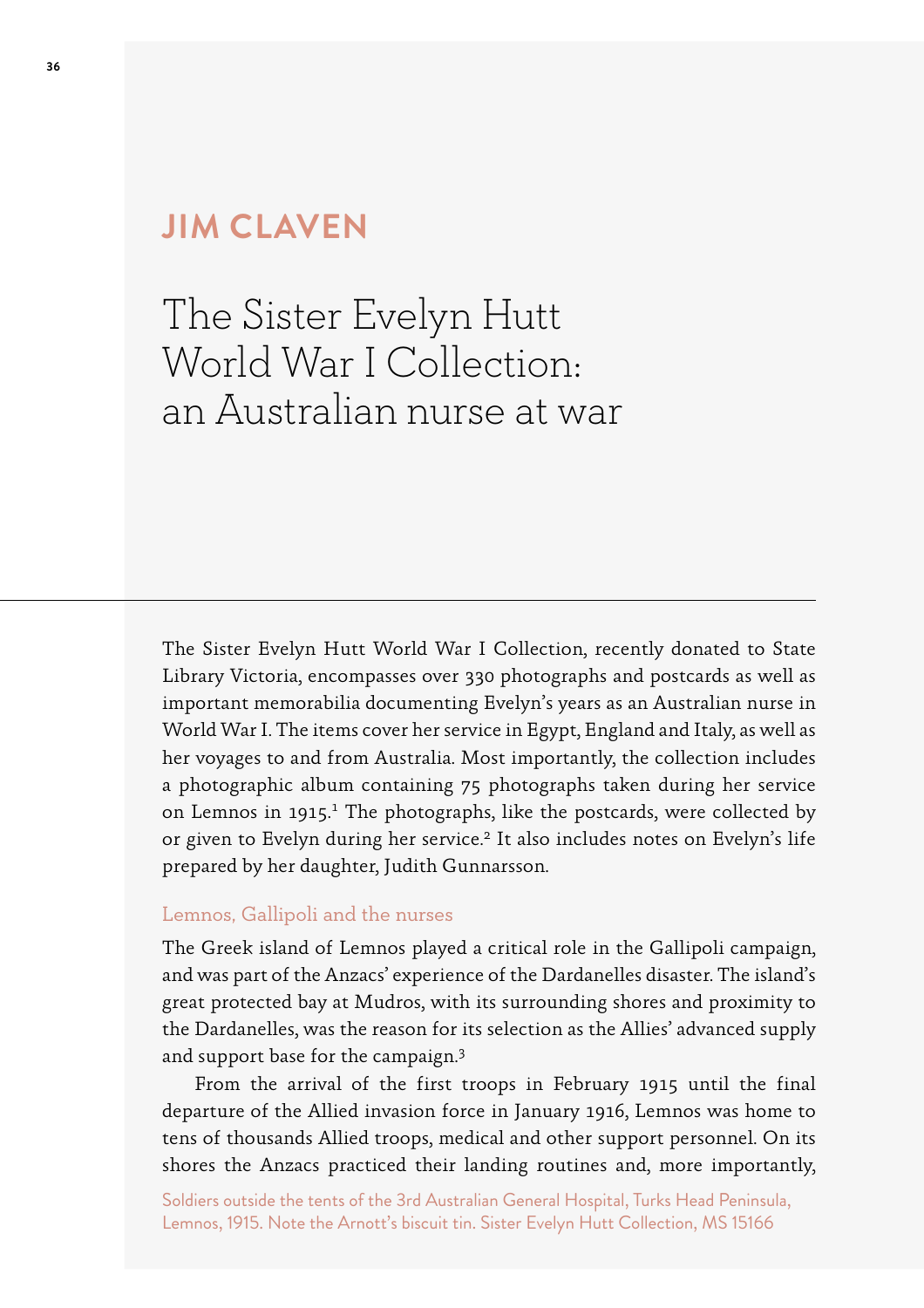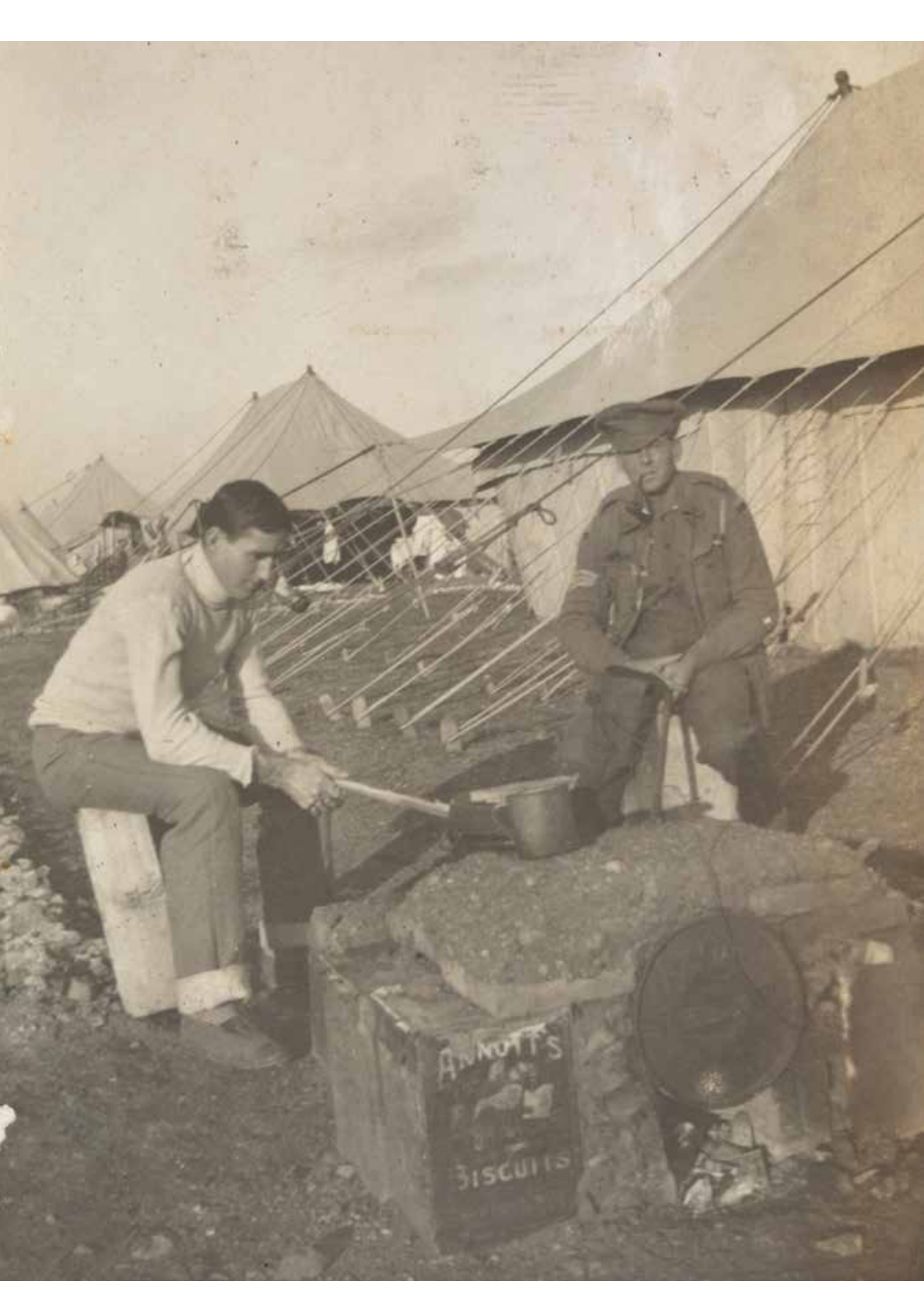the island was home to major medical facilities including Australian and other field hospitals, with the town of Sarpi being the location of the great Anzac rest camp, to which the battle-weary Anzacs returned in September and October. It was to Lemnos that many of the Anzacs were evacuated after the end of the Gallipoli campaign in December.

Born in Bagdad, Tasmania, Evelyn received her nursing training at Hobart General Hospital and was 27 years old when she enlisted in the Australian Army Nursing Service in May 1915.4 The matron of the Hobart General Hospital commended Evelyn's work as 'excellent' and wrote that 'she [could] be entirely depended upon in an emergency<sup>'5</sup> an assessment reflected in the confident image captured in the photograph opposite.

Evelyn joined Matron Grace Wilson and the other nurses of the 3rd Australian General Hospital, who departed Australia in May 1915 on the RMS *Mooltan*. This first complement totalled 80 nurses who progressively joined the ship at Sydney, Melbourne, Adelaide and Fremantle.<sup>6</sup> Evelyn and the Australian nurses would eventually total an estimated 136 nurses across the two Australian field hospitals on Lemnos in 1915.7

Evelyn and the other nurses were thrown into an emergency from the day of their arrival on Lemnos on 8 August 1915. Two hundred patients arrived at the hospital before breakfast on 9 August. These were the first of hundreds of casualties flowing from the bitter fighting of the new offensives at Gallipoli that began on 6 August. By 13 August, Evelyn and her fellow nurses were treating 900 wounded or ill soldiers.8

In the two months to October 1915, 57,000 sick and 37,000 wounded were evacuated from the beaches of Gallipoli to the allied hospitals on Lemnos and, from August, more than 100,000 casualties were shipped from Mudros to other facilities in Egypt, Malta, Gibraltar and England.9 In one week alone – that ending 22 August – 10,191 sick and wounded passed through Mudros harbour.10

Grace Wilson wrote in her diary of the conditions on Lemnos being 'too awful' to describe.<sup>11</sup> Initially the hospitals operated with little or no equipment<sup>12</sup> and in rudimentary structures constructed on the weatherexposed peninsula - Evelyn describing it as 'a field of stones and thistles'.<sup>13</sup> She recounted the nurses 'tearing up their petticoats for bandages, of the absence of needed medicines, the poor food and lack of water'.14 Another nurse described it as 'a state of chaos'.<sup>15</sup>

By September, the wounds of war had been replaced by the ravages of disease, as the soldiers succumbed to sickness resulting from the lack of sanitation at Gallipoli. Illness accounted for 44,000 evacuations from Gallipoli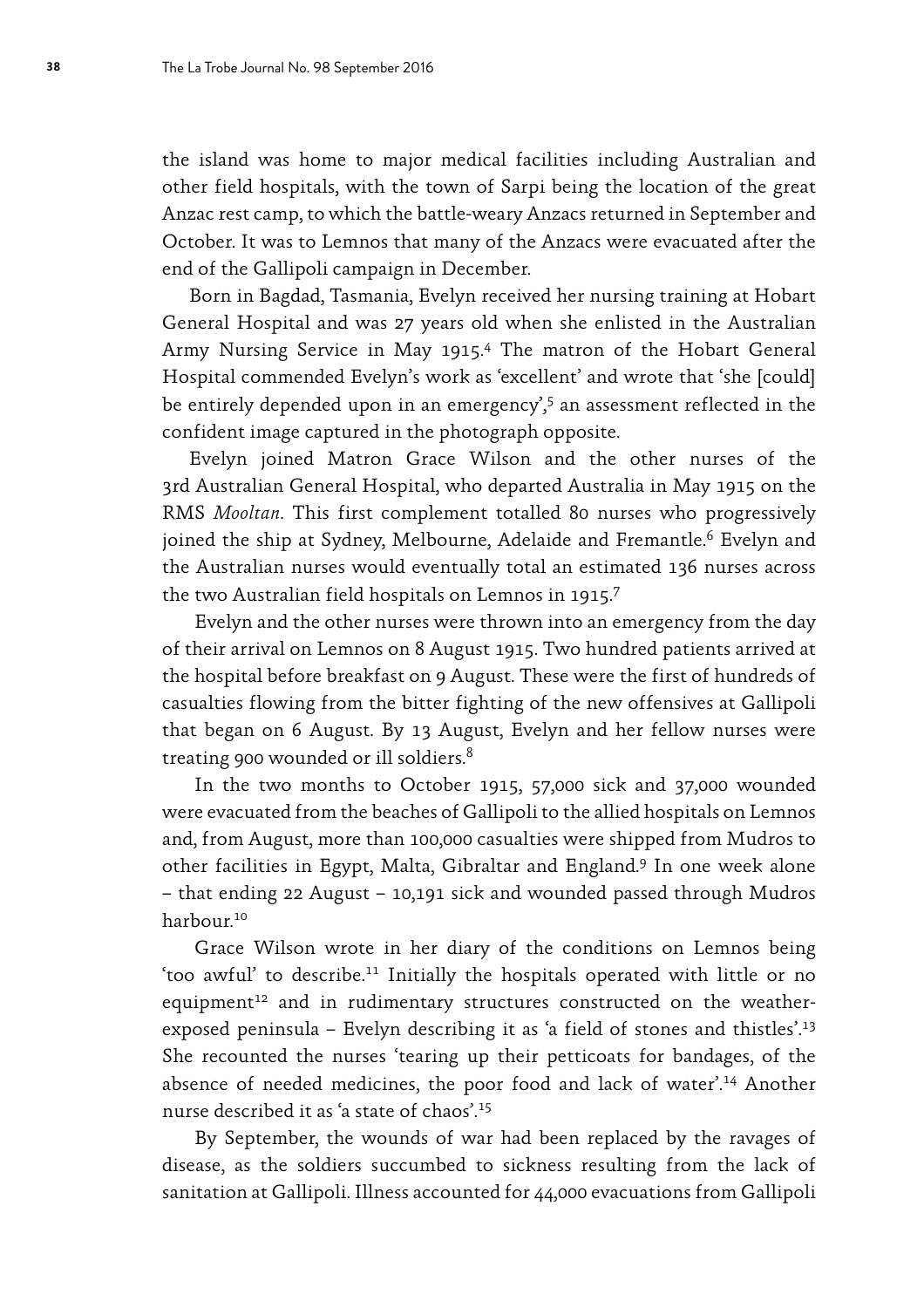

Left: Sister Evelyn Hutt, c. 1916. Sister Evelyn Hutt Collection, Australian Manuscripts Collection MS 15166 Right: Nurses relaxing, Egypt, 1916. Sister Evelyn Hutt Collection, Australian Manuscripts Collection MS 15166

compared to just over 6300 for wounds in September and October.16 And these diseases affected the medical staff – though fortunately not Evelyn<sup>17</sup> – such that Matron Wilson referred to the sick as having contracted '*Lemnositis*'.18

While on Lemnos, Evelyn was given two gifts by diggers. One was an Ottoman soldier's Koran and the other a hand-stitched Ottoman flag. The Koran records that it was taken from a Turkish soldier on 7 August 1915 – presumed killed at Lone Pine on the peninsula – by Kyneton-born Victorian Sergeant Robert Alexander Murdoch of the 4th Battalion. Evelyn would most likely have met Murdoch when he was admitted to her hospital in October suffering from dysentery.<sup>19</sup>

Medical and living conditions on Lemnos gradually improved and, despite all they had to contend with, the operation of these Australian field hospitals was a remarkable success. The assessment of the 3rd Australian General Hospital and its nurses revealed a survival rate of 98.03 per cent.<sup>20</sup> The Australian director-general of medical services, Lieutenant General Featherstone, shared this view, concluding in his report on the nurses on Lemnos:

I believe that the Hospital would have collapsed without the nurses. They all worked like demons and were led and guided by Miss Wilson.<sup>21</sup>

## Evelyn's photographs

Despite the conditions on Lemnos, Evelyn, along with the other Australian nurses and soldiers, wandered the island during periods of leave, visiting its towns, villages, churches and thermal springs, experiencing Greek food and culture for the first time and enjoying a freedom that they had not experienced in Australia.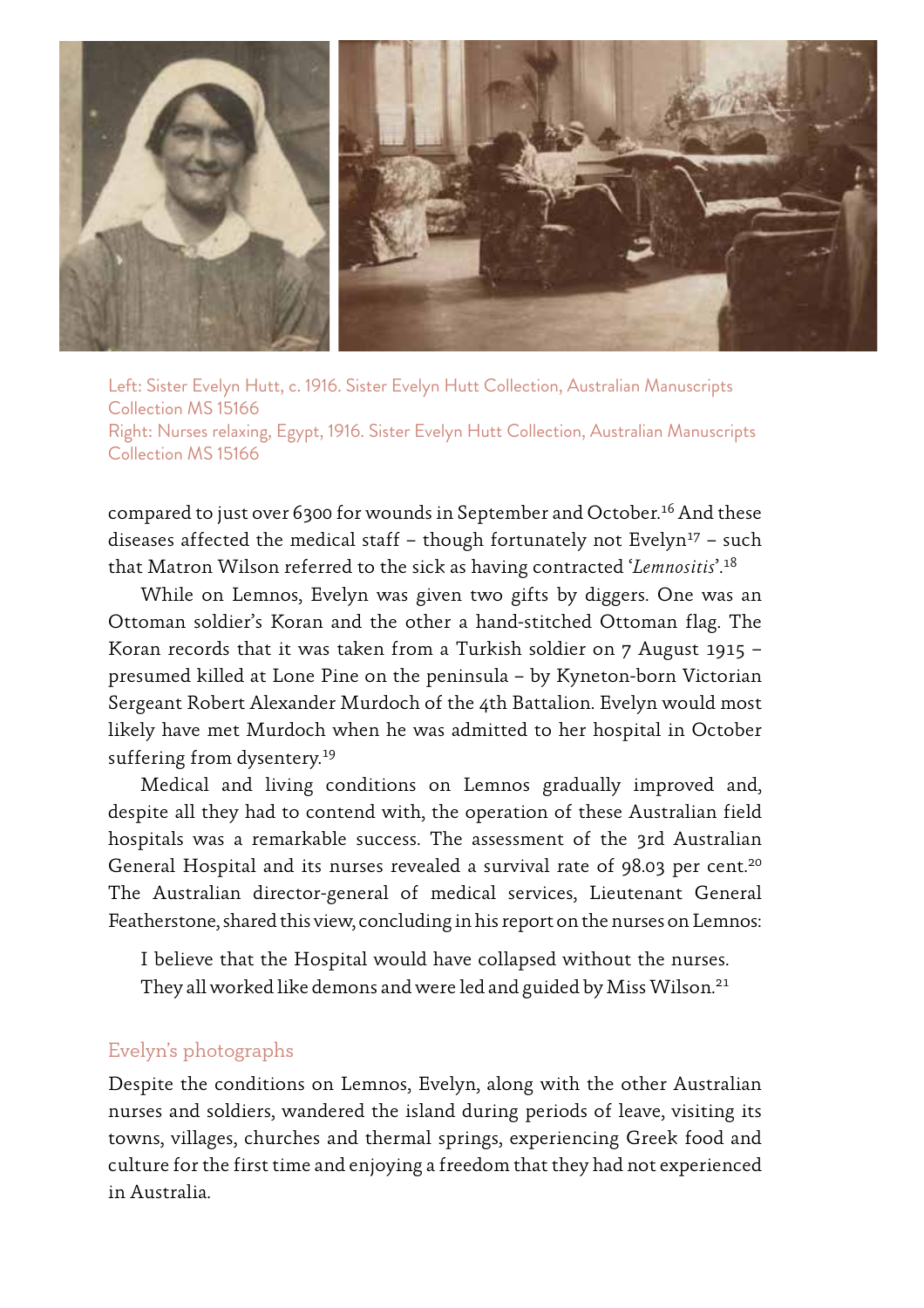

The tents of Evelyn's 3rd Australian General Hospital, Turks Head Peninsula, Lemnos, 1915. Greek villagers visit the hospital in the foreground while, across the bay, the neat rows of the Anzac rest camp at Sarpi are visible. Sister Evelyn Hutt Collection, MS 15166

These experiences were recorded in their diaries, letters and photographs, which referred not only to the horrors of war but which are also a unique record of the life and beauty of this northern Aegean island. Evelyn's collection of 75 photographs captures the life of the Anzacs on Lemnos; for example, one depicts the initial rudimentary accommodation on the slopes of the peninsula and, another, the smart rows of tents that signalled the improved conditions at the hospitals on Lemnos, with the Anzac rest camp visible across the bay.

One photograph shows two, presumably Australian, soldiers outside their tents, with a box of Arnotts biscuits at their feet – a poignant reminder of home. Another is of a group of young Australian soldiers, now patients on Lemnos. They stare into the camera, a few smiling and others with expressions that are more difficult to read.

The collection also includes photographs of moments of relaxation. There is one of an army band marching through the hospital, entertaining the nurses and soldiers. Another shows diggers acting up at the Anzac rest camp at Sarpi, which was often visited by the Australian nurses.

Some of the most important images are those featuring the interaction between the Anzacs and the local community. During the months that the Anzacs stayed on Lemnos, they spread out across the island, visiting its villages, cafes and natural springs. Evelyn's collection adds to the evidence of this experience.

We see a photograph of the 4th Battalion's Private Oscar Keyte, a dentist from New South Wales, and another soldier standing with their hired donkeys,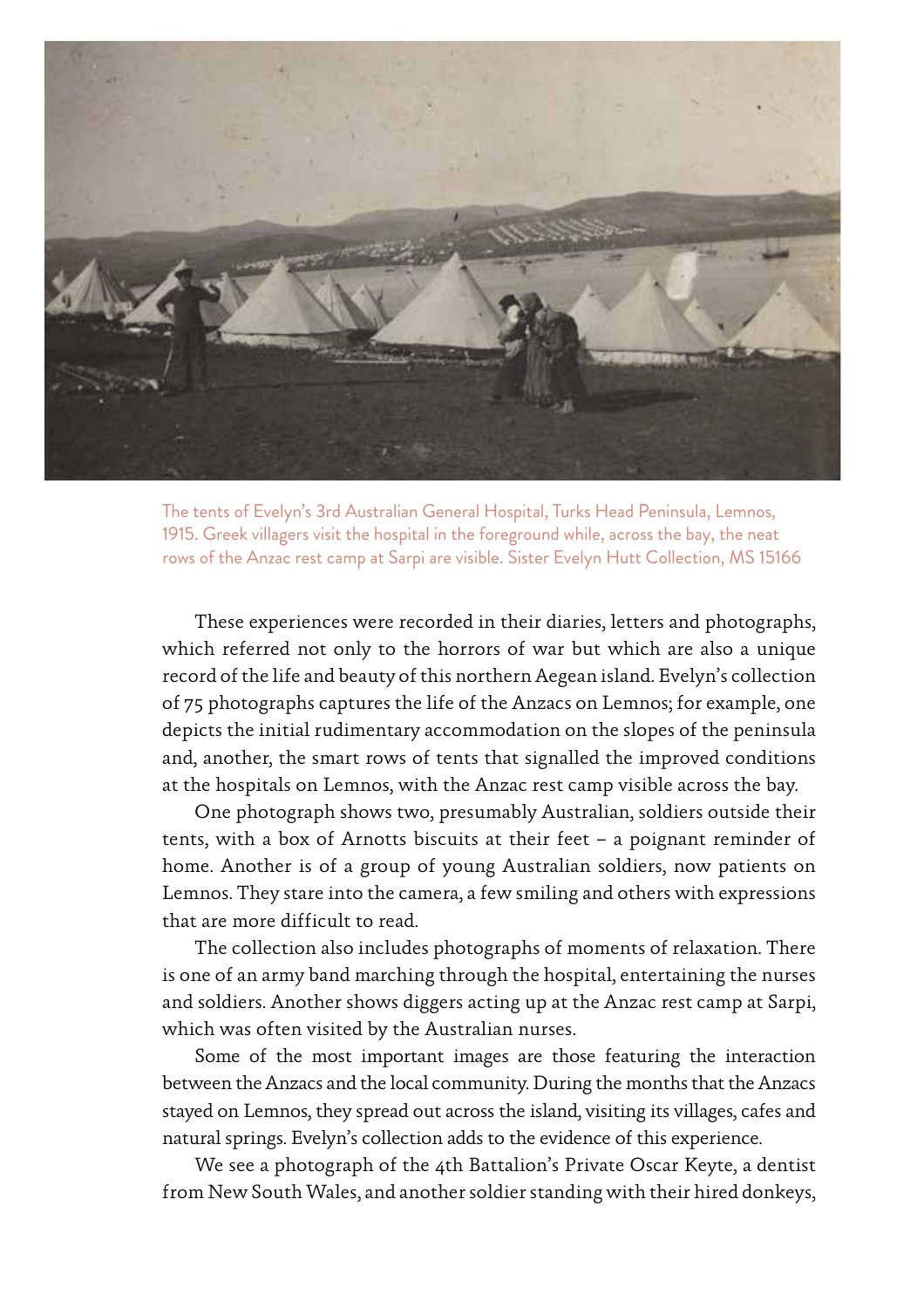

Australian patients of A1 Ward, 3rd Australian General Hospital, Turks Head Peninsula, Lemnos, 1915. Sister Evelyn Hutt Collection, Australian Manuscripts Collection MS 15166

a village and the distinctive windmills of Lemnos behind them. Another captures a group of Anzacs with their donkeys and local guides, most likely on their way to the hot springs of Therma.

Evelyn and many other Anzacs visited Portianou, one of the main villages on Lemnos and the location of one of its war cemeteries. Her photographs show the village and the villagers. One, entitled 'Sisters – A Day Out', shows Australian nurses and soldiers with local women and children.

There is a touching image of a local woman with her child talking to an Australia nurse and a soldier beside a windmill above Mudros town. Despite the language barriers, the locals and their visitors obviously found ways to communicate.

After the evacuation of the peninsula, Evelyn and the other Australian nurses departed Lemnos in January 1916 on their way to Egypt and beyond.<sup>22</sup> She wrote 'Good-bye LEMNOS Island' underneath the last photographs of Lemnos that she pasted in her album.

#### Evelyn's service beyond Lemnos

The 3rd Australian General Hospital was located in Egypt at a former barracks at Abbassia.<sup>23</sup> Evelyn's photographs record both life at the hospital and some aspects of Egypt itself that she enjoyed during periods of leave. One photograph shows nurses relaxing in what may be an Egyptian hotel and her collection includes a memento from Cairo's Semiramis Hotel.<sup>24</sup>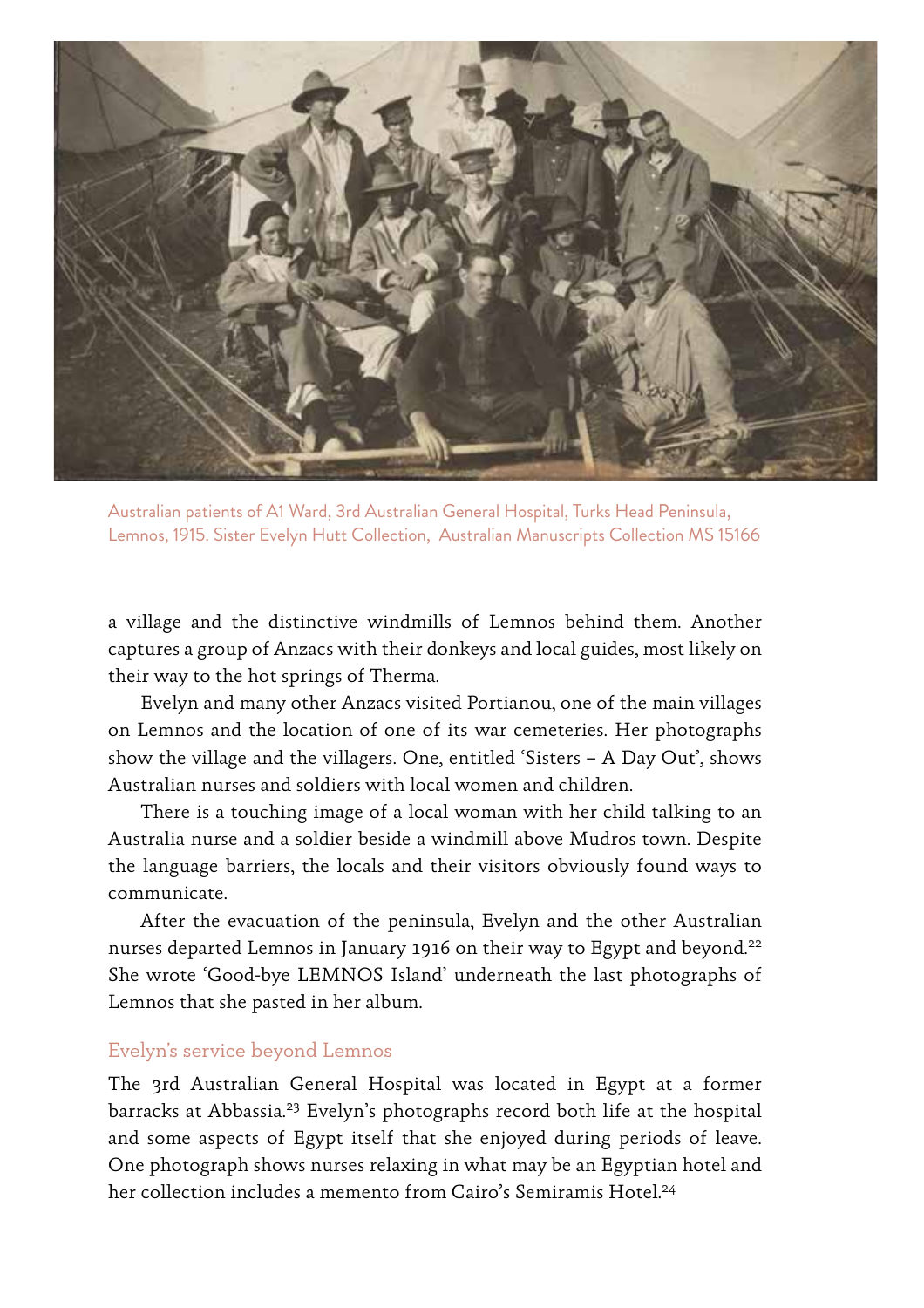

Two Anzac soldiers – Private Oscar Keyte and Private Campbell (forename indecipherable) – with hired donkeys, Lemnos, 1915. Sister Evelyn Hutt Collection, MS 15166

Evelyn was touched by one patient in particular during her time nursing in Egypt. A young, dying digger gave her a token, a Peruvian coin, by which to remember him. She treasured this heartfelt gift and wore it proudly as a brooch after the war.25

On 18 September 1916, Evelyn sailed for England via Malta and Gibraltar, both of which locations are recorded in the photographic collection. In England, she was attached to Bagthorpe Military Hospital, before being posted to France in August 1917 where she served with the 8th General Hospital and the British 38th Stationary Hospital in France.<sup>26</sup>

The latter hospital was posted to northern Italy in November 1917. At the request of the British army nursing authorities, this hospital would be led by an Australian matron, Miss Davidson, and staffed by 35 Australian nurses, including Evelyn.27 The Australian role on the Italian front is one of the less well-known aspects of Australia's involvement in World War I.<sup>28</sup> Her service at Genoa earned Evelyn the Royal Red Cross, 2nd Class, on 3 June 1919, 'in recognition of her valuable services with British Forces in Italy'.29

Evelyn witnessed the Armistice while serving in Italy and, during the celebrations, was given a US naval vessel's flag as a memento by its sailors.30 This unique piece of memorabilia of the Australian presence in Italy in World War I is now preserved in State Library Victoria.

Returning to Australia in 1919,<sup>31</sup> Evelyn's experience on Lemnos haunted her throughout her life. She often referred to the incompetent organisation, poor food, lack of supplies and water, which all added to the misery of life